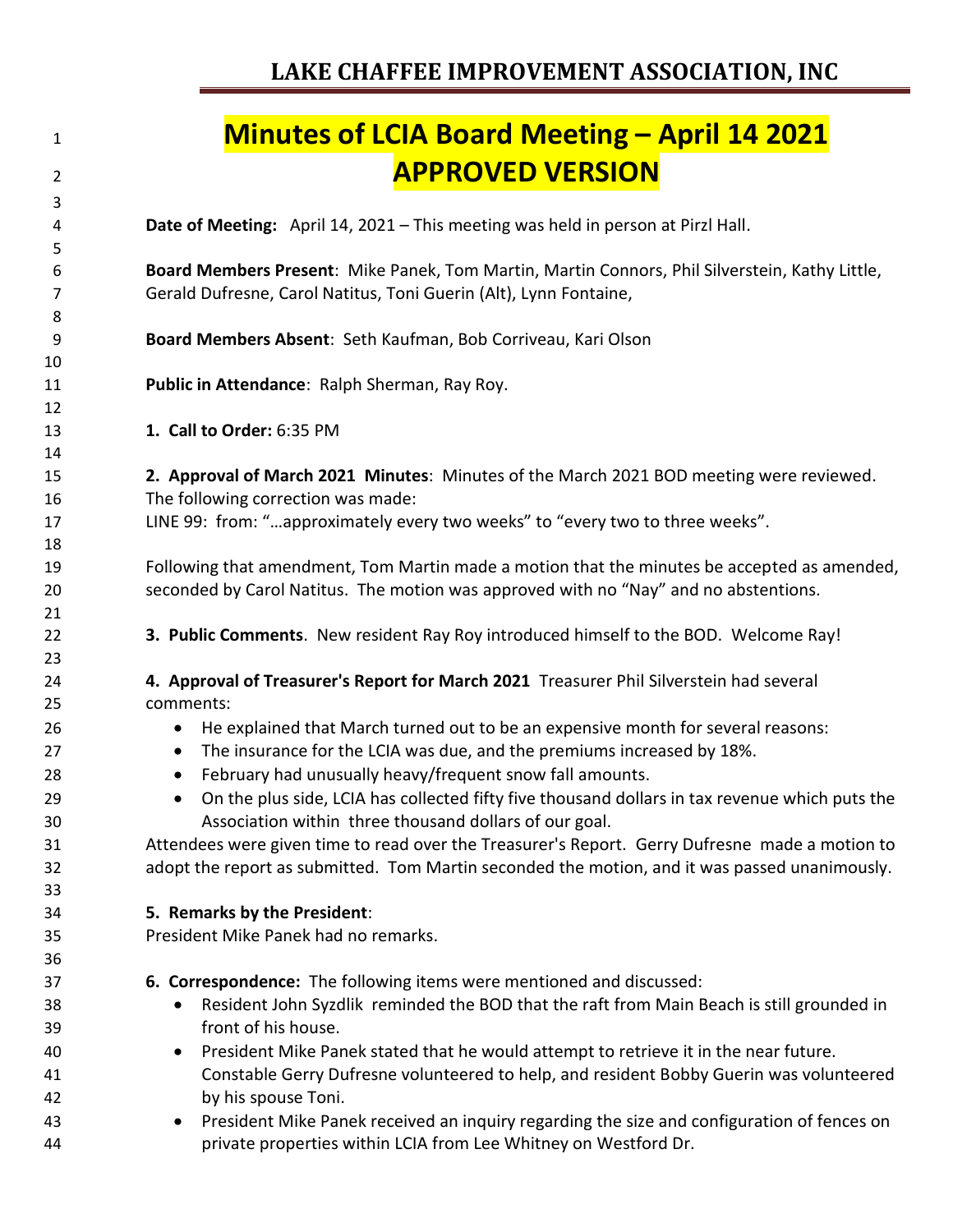## **LAKE CHAFFEE IMPROVEMENT ASSOCIATION, INC**

| 45 | A phone call was received by President Mike Panek regarding one resident arguing with                 |  |  |  |  |  |
|----|-------------------------------------------------------------------------------------------------------|--|--|--|--|--|
| 46 | another about a dog that was fenced in on Squirell Hill Drive.                                        |  |  |  |  |  |
| 47 | President Mike Panek received a complaint from resident Adam Schooks regarding a buried<br>$\bullet$  |  |  |  |  |  |
| 48 | culvert under the street near his residence. President Mike Panek said he would contact               |  |  |  |  |  |
| 49 | Greg Peck to arrange for repairs.                                                                     |  |  |  |  |  |
| 50 |                                                                                                       |  |  |  |  |  |
| 51 | 7. Chairperson's Reports:                                                                             |  |  |  |  |  |
| 52 |                                                                                                       |  |  |  |  |  |
| 53 | a. Boat Launch and Boat Dock: (Gerry Dufresne)                                                        |  |  |  |  |  |
| 54 | Constable Gerry Dufresne reminded the Board that ice has shifted the new dock at the boat<br>٠        |  |  |  |  |  |
| 55 | launch at the northwest end of the lake. Hopefully it will right itself after the thaw. Three         |  |  |  |  |  |
| 56 | trees adjacent to the boat launch still need to be trimmed.                                           |  |  |  |  |  |
| 57 |                                                                                                       |  |  |  |  |  |
| 58 | b. Constable: (Gerry Dufresne)                                                                        |  |  |  |  |  |
| 59 | The problem regarding illegal use of golf carts and ATVs continues, and appears to have been          |  |  |  |  |  |
| 60 | increasing. The BOD discussed the situation, and considered ways to incentivize residents             |  |  |  |  |  |
| 61 | to abide by the LCIA prohibition on the use of these vehicles.                                        |  |  |  |  |  |
| 62 |                                                                                                       |  |  |  |  |  |
| 63 | There was an accident on Rte 89 on Thursday of last week. There appeared to have been no<br>$\bullet$ |  |  |  |  |  |
| 64 | injuries.                                                                                             |  |  |  |  |  |
| 65 |                                                                                                       |  |  |  |  |  |
| 66 | Gerry followed up on a complaint of trash strewn in a yard on Lake View Drive. Gerry<br>$\bullet$     |  |  |  |  |  |
| 67 | investigated and found no evidence of a problem.                                                      |  |  |  |  |  |
| 68 |                                                                                                       |  |  |  |  |  |
| 69 | c. Beaches - Main & Mothers: Chairwoman Jean Panek was not present, but was represented by            |  |  |  |  |  |
| 70 | Mike Panek.                                                                                           |  |  |  |  |  |
| 71 |                                                                                                       |  |  |  |  |  |
| 72 | She raised the question of whether or not the LCIA would provide porta-potties at the<br>$\bullet$    |  |  |  |  |  |
| 73 | beaches as was the practice in the past. After a discussion, the BOD came to a consensus              |  |  |  |  |  |
| 74 | that this practice would not be continued for this year. Reasons for this action include              |  |  |  |  |  |
| 75 | controlling expenses and health issues due to Covid 19.                                               |  |  |  |  |  |
| 76 | Mike also indicated that Greg Peck would be contacted to arrange for the annual sprucing up<br>٠      |  |  |  |  |  |
| 77 | of both beaches.                                                                                      |  |  |  |  |  |
| 78 |                                                                                                       |  |  |  |  |  |
| 79 | d. Dam: The Dam Chairwoman was not present. Constable Gerry Dufresne mentioned that he had            |  |  |  |  |  |
| 80 | visited the dam and noticed that some unknown individual had mowed the lot, and had done a very       |  |  |  |  |  |
| 81 | nice job. Thanks to whoever that was.                                                                 |  |  |  |  |  |
| 82 |                                                                                                       |  |  |  |  |  |
| 83 | e. Environmental Chairperson: Chairperson Ralph Sherman made the following announcements:             |  |  |  |  |  |
| 84 |                                                                                                       |  |  |  |  |  |
| 85 | He informed everyone that the geese have returned, and it is the beginning of mating season.          |  |  |  |  |  |
| 86 |                                                                                                       |  |  |  |  |  |
| 87 | He told the BOD that he received an email from the Connecticut Federation of Lakes, who offer         |  |  |  |  |  |
| 88 | grants to Lake Associations based on proposals received from Associations to CFL. Ralph suggested     |  |  |  |  |  |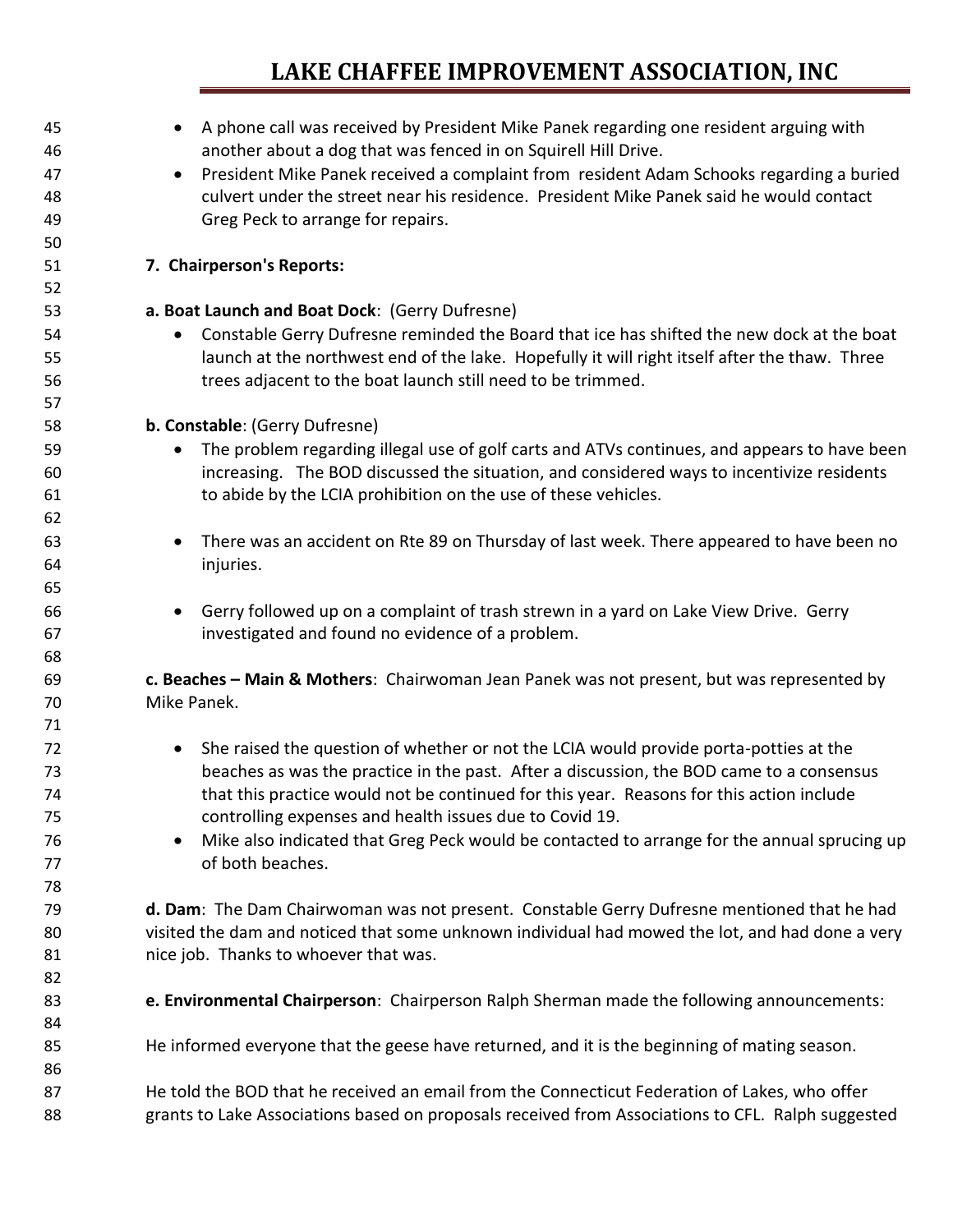## **LAKE CHAFFEE IMPROVEMENT ASSOCIATION, INC**

| 89  | that we might consider sending in a proposal to support the Lake study that is being planned for the    |
|-----|---------------------------------------------------------------------------------------------------------|
| 90  | summer of '21. After discussion, the Board authorized Ralph to submit a proposal.                       |
| 91  |                                                                                                         |
| 92  | f. Roads:                                                                                               |
| 93  |                                                                                                         |
| 94  | BOD member Kathy Little informed the BOD that the sump problem on Circle Drive has been<br>$\bullet$    |
| 95  | addressed by the resident rerouting the outflow hose away from the road and onto their                  |
| 96  | property.                                                                                               |
| 97  |                                                                                                         |
| 98  | BOD member Lynn Fontaine reported that there are severe problems with the roadbed on<br>$\bullet$       |
| 99  | the street where her residence is located. She told the BOD that if we would provide a                  |
| 100 | supply of gravels that her husband Mark would make the necessary repairs.                               |
| 101 |                                                                                                         |
| 102 | President & Road Chairperson Mike Panek told the BOD that he would be in contact with<br>$\bullet$      |
| 103 | Greg Peck and Joe Hipsky for spring road repair and cleanup.                                            |
| 104 |                                                                                                         |
| 105 | g. Fund Raising: Kathy Little had several announcements:                                                |
| 106 |                                                                                                         |
| 107 | the annual Poker run is scheduled for Saturday July 24.<br>$\bullet$                                    |
| 108 | A tag-sale is being planned for September 11 or 12. between the hours of 9 and 3. The plan<br>$\bullet$ |
| 109 | includes:                                                                                               |
| 110 | $\circ$ Charging \$10 per space.                                                                        |
| 111 | Charging \$5 to rent a table;<br>$\circ$                                                                |
| 112 | Possibly taking lunch orders from vendors, and using the convenience store to fulfil<br>$\circ$         |
| 113 | the orders, and LCIA will collect orders and pick up/deliver the food.                                  |
| 114 | The tag-sale would not be restricted to LCIA residents only<br>$\circ$                                  |
| 115 | Possibly having an LCIA donations table for selling items that people would like to<br>$\circ$          |
| 116 | donate to LCIA.                                                                                         |
| 117 | The Annual Newsletter should be sent before the end of May, typically during the second<br>$\bullet$    |
| 118 | week of May.                                                                                            |
| 119 | Mike Panek agreed to prepare the newsletter with input from Kathy Little.                               |
| 120 | BOD member Lynn Fontaine volunteered to help with stuffing, stamping and mailing<br>$\circ$             |
| 121 | envelopes.                                                                                              |
| 122 |                                                                                                         |
| 123 |                                                                                                         |
| 124 | h. Tax Collection: Tom informed the BOD that not a lot of activity has occurred.                        |
| 125 | Second notices have gone out with Kristy's help.<br>$\bullet$                                           |
| 126 | Tom is continuing to work out a deal regarding the account of 41 Circle Drive.                          |
| 127 |                                                                                                         |
| 128 | i. Hall:                                                                                                |
| 129 | Kathy cleaned out the closet and needed help getting stuff to the dump.<br>$\bullet$                    |
| 130 | Lynn Fontaine said she would bring stuff to the dump if other would help her move the<br>$\bullet$      |
| 131 | unwanted items into her car;                                                                            |
| 132 | An impromptu work party followed the meeting to help move the items into Lynn's car.<br>$\bullet$       |
| 133 |                                                                                                         |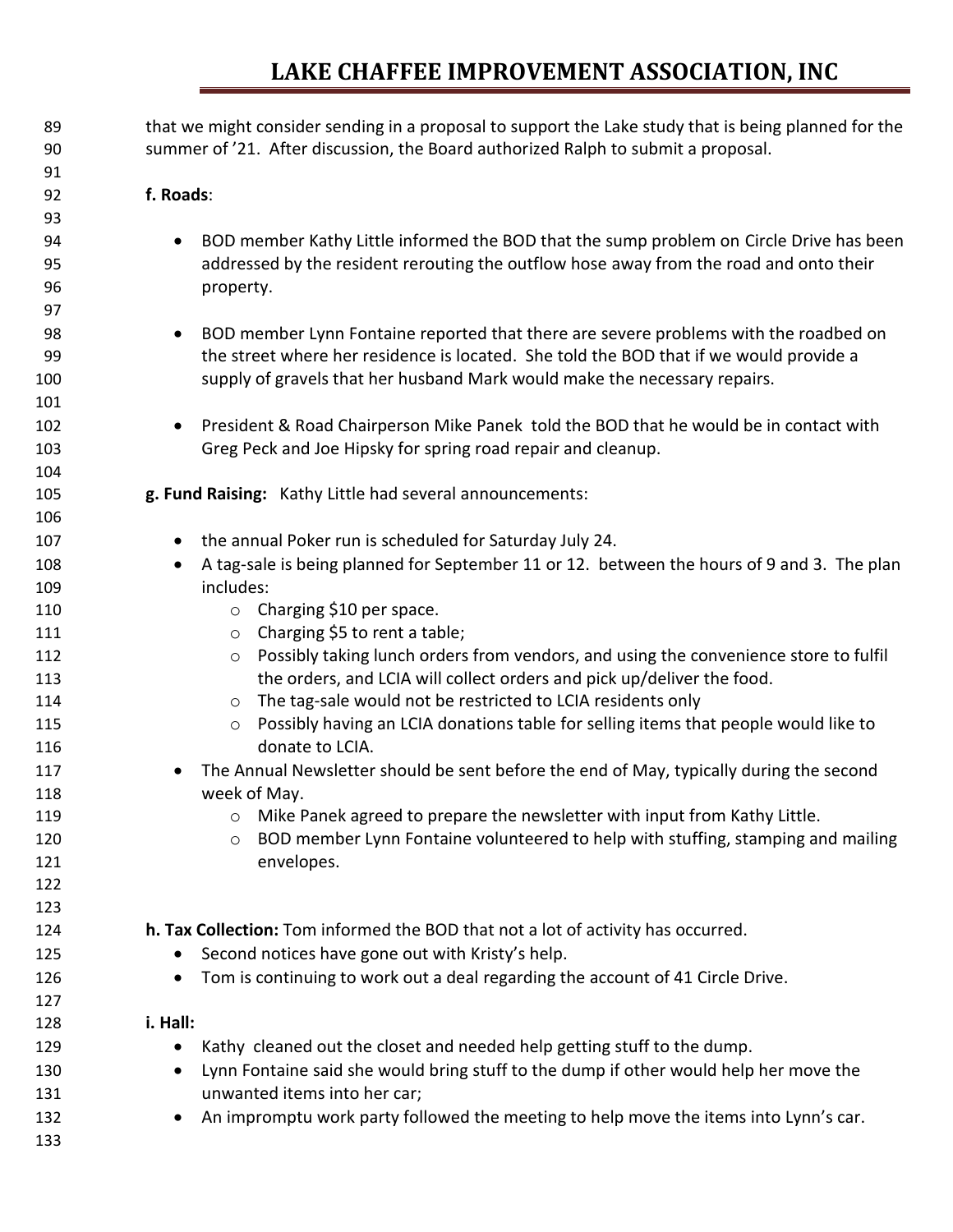## **LAKE CHAFFEE IMPROVEMENT ASSOCIATION, INC**

| 134 | j. Website: Ralph Sherman continues to monitor the website for updates.                                    |
|-----|------------------------------------------------------------------------------------------------------------|
| 135 |                                                                                                            |
| 136 | 8. Old Business:                                                                                           |
| 137 | The issue of hiring private security firm to aid in enforcing regulations was discussed and<br>$\bullet$   |
| 138 | tabled.                                                                                                    |
| 139 |                                                                                                            |
| 140 | At a recent Inland Wetlands meeting an application previously submitted by Tracy Smith for<br>$\bullet$    |
| 141 | 33 Amidon was regarded as having been pared back significantly. The committee granted                      |
| 142 | approval for                                                                                               |
| 143 | o stump removal                                                                                            |
| 144 | staircase into the lake<br>$\circ$                                                                         |
| 145 | $\circ$ fencing                                                                                            |
| 146 |                                                                                                            |
| 147 | Planning & Zoning Commission - Lake District Zone Update<br>$\bullet$                                      |
| 148 | The commission has distributed a survey to residents surrounding lakes requesting<br>$\circ$               |
| 149 | input on zoning issues.                                                                                    |
| 150 | That survey is available at the Ashford Town Hall website<br>$\circ$                                       |
| 151 | o All residents are strongly encouraged to take the following steps                                        |
| 152 | 1. Visit the Town Hall website and review what the town is considering with regard                         |
| 153 | to lake district zoning.                                                                                   |
| 154 | 2. Complete the Survey - Be sure your ideas are considered!                                                |
| 155 |                                                                                                            |
| 156 | 9. New Business:                                                                                           |
| 157 | An issue was raised regarding resident Eugenie Bagley might be running a CPA business out<br>$\bullet$     |
| 158 | of her home without having submitted a home-business application. President Mike Panek                     |
| 159 | will send a letter informing her that such approval is required.                                           |
| 160 | Vice President Tom Martin asked the BOD to consider issues related to the possibility of LCIA<br>$\bullet$ |
| 161 | passing an ordinance on height of fencing on properties surrounding the lake. Tom agreed                   |
| 162 | to work on that before the next meeting, and come back to the BOD with a proposed                          |
| 163 | ordinance for future consideration.                                                                        |
| 164 | Mike Panek is working on a review and analysis of the LCIA insurance coverage. This issue is<br>$\bullet$  |
| 165 | currently being assessed, and will be discussed at a future meeting.                                       |
| 166 |                                                                                                            |
| 167 | Adjournment: At 8:13, Gerry Dufresne moved to adjourn, Tom Martin seconded. The meeting                    |
| 168 | adjourned at that time.                                                                                    |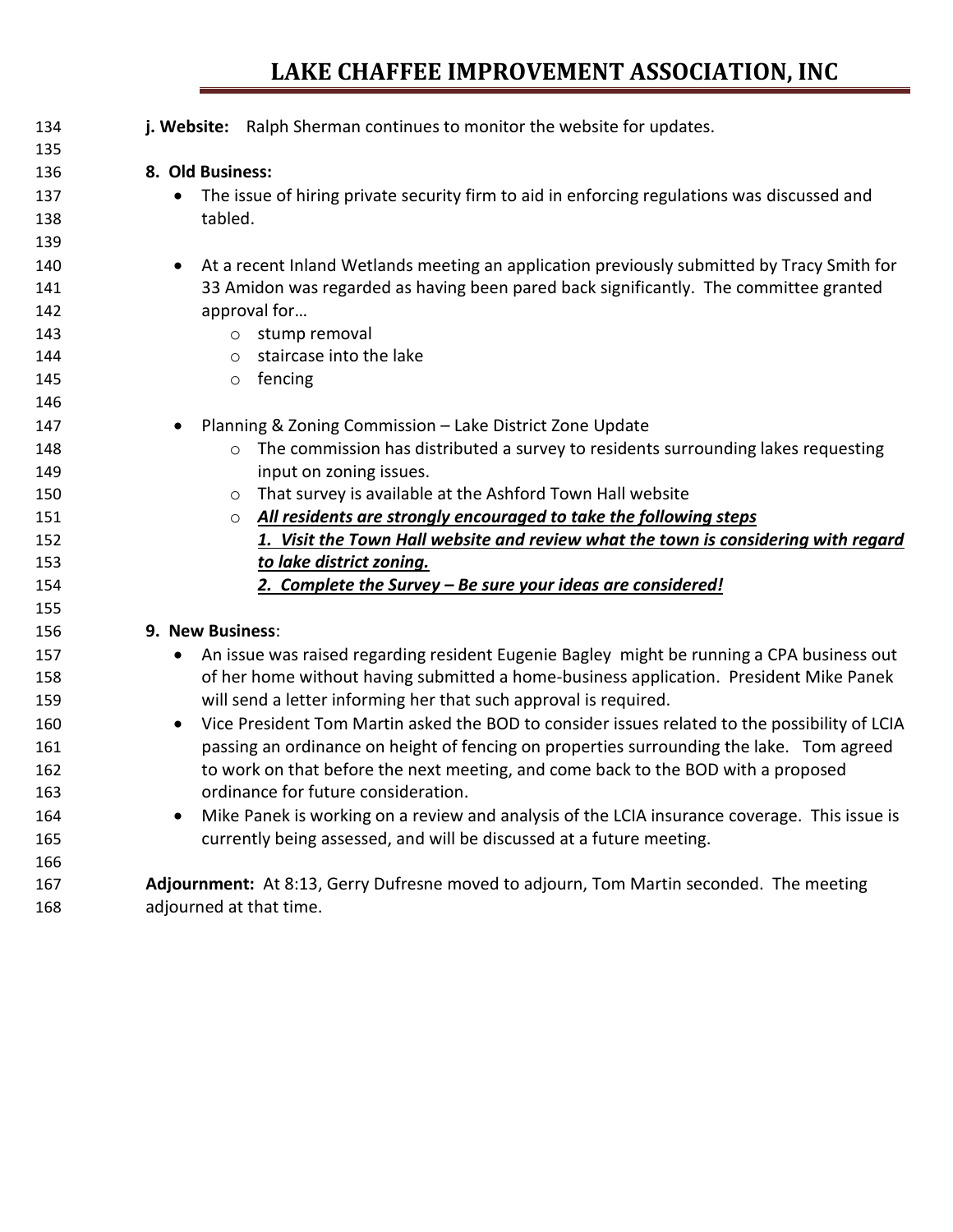|                                |                   | <b>CURRENT YEAR 2020 - 2021</b> |                              | <b>PREVIOUS YEARS ACTUAL</b> |                                 |
|--------------------------------|-------------------|---------------------------------|------------------------------|------------------------------|---------------------------------|
|                                | <b>APRIL 2021</b> | <b>YEAR TO DATE</b>             | <b>BUDGET</b><br>2020 - 2021 | $2019 - 2020$                | $2018 - 2019$                   |
| <b>INCOME</b>                  |                   |                                 |                              |                              |                                 |
| Taxes - Current                | \$1,438.16        | \$40,682.95                     | \$51,728.00                  | \$35,452.11                  | \$38,202.39                     |
| Past Tax + Interest + Fees     | \$533.83          | \$15,187.43                     | \$4,000.00                   | \$7,845.96                   | \$6,563.95                      |
| Donations                      |                   | \$1,654.16                      |                              | \$2,023.18                   | \$2,532.50                      |
| <b>LCIA Hall Rental</b>        |                   | \$0.00                          |                              | \$525.00                     | \$350.00                        |
| Fundraising                    |                   | \$190.00                        | \$2,500.00                   | \$784.00                     | \$2,837.00                      |
| Website + Newsletter           |                   | \$0.00                          |                              | \$0.00                       | \$0.00                          |
| Int. + Other LCIA Accts        | \$4.48            | \$34.96                         |                              | \$30.52                      | \$26.27                         |
| Other                          |                   | \$0.00                          |                              | \$25.00                      | \$125.00                        |
| From Other LCIA Accounts       |                   | \$0.00                          |                              | \$0.00                       | \$0.00                          |
| <b>INCOME Totals</b>           | \$1,976.47        | \$57,749.50                     | \$58,228.00                  | \$46,685.77                  | $\dot{\mathsf{s}}$<br>50,637.11 |
| <b>EXPENSE</b>                 |                   |                                 |                              |                              |                                 |
| <b>Hall Maintenance</b>        |                   | \$410.00                        | \$1,000.00                   | \$350.00                     | \$1,151.59                      |
| Hall Utilities (Elec + Heat)   | \$276.38          | \$1,603.92                      | \$2,400.00                   | \$2,449.13                   | \$1,872.16                      |
| <b>Office Expense</b>          |                   | \$45.75                         | \$200.00                     | \$62.00                      | \$63.79                         |
| <b>Bookkeeping Service</b>     |                   | \$1,800.00                      | \$2,800.00                   | \$0.00                       | \$0.00                          |
| Mail / Postage                 |                   | \$16.50                         | \$300.00                     | \$186.00                     | \$385.83                        |
| Road: Repair (Pave + Brush)    |                   | \$789.12                        | \$7,500.00                   | \$13,188.83                  | \$7,408.94                      |
| Road: Snow Plow + Sand         |                   | \$10,675.00                     | \$15,000.00                  | \$6,750.00                   | \$13,000.00                     |
| Insurance                      |                   | \$10,335.40                     | \$10,000.00                  | \$9,977.60                   | \$9,557.20                      |
| Legal Costs + Fees             |                   | \$10.00                         | \$500.00                     | \$65.00                      | \$0.00                          |
| Beach Maint + Recreation       |                   | \$800.00                        | \$1,500.00                   | \$0.00                       | \$1,670.32                      |
| Landscaping                    |                   | \$900.00                        | \$3,000.00                   | \$2,100.00                   | \$2,425.00                      |
| Lake Maintenance / H20 Testing |                   | \$1,358.65                      | \$2,400.00                   | \$105.00                     | \$4,210.00                      |
| To Other LCIA Accts            |                   | \$0.00                          | \$0.00                       | \$0.00                       | \$0.00                          |
| Website + Newsletter           |                   | \$0.00                          | \$600.00                     | \$44.00                      | \$387.05                        |
| Miscellaneous Expense          |                   | \$0.00                          | \$500.00                     | \$700.00                     | \$470.00                        |
| Lake Dam Acct Funding          |                   | \$0.00                          | \$500.00                     | \$500.00                     | \$500.00                        |
| Road Improvement Fund          |                   | \$0.00                          | \$5,000.00                   | \$0.00                       | \$5,000.00                      |
| Septic Replacement Fund        |                   | \$0.00                          | \$5,000.00                   | \$5,000.00                   | \$0.00                          |
| <b>EXPENSE Totals</b>          | \$276.38          | \$28,744.34                     | \$58,200.00                  | $$41,477.56$ \$              | 43,101.88                       |

| 8600 General Fund Balance      |           | <b>Other LCIA Bank Accounts</b>            |       |           |
|--------------------------------|-----------|--------------------------------------------|-------|-----------|
| Apr 1, 2021 Starting Balance   |           | 48,700.00 0220 - Lake & Dam Maint Svg Acct |       | 3,910.59  |
| <b>Total Month Income</b>      |           | 1,976.47 6720 - LCIA Misc Savings Acct     |       | 14,870.50 |
| <b>Total Month Expense</b>     |           | (276.38) 8960 - LCIA Special Use Ckg Acct  |       | 12,336.94 |
| Balance (thru Apr 30, 2021) \$ | 50,400.09 |                                            | Total | 31,118.03 |